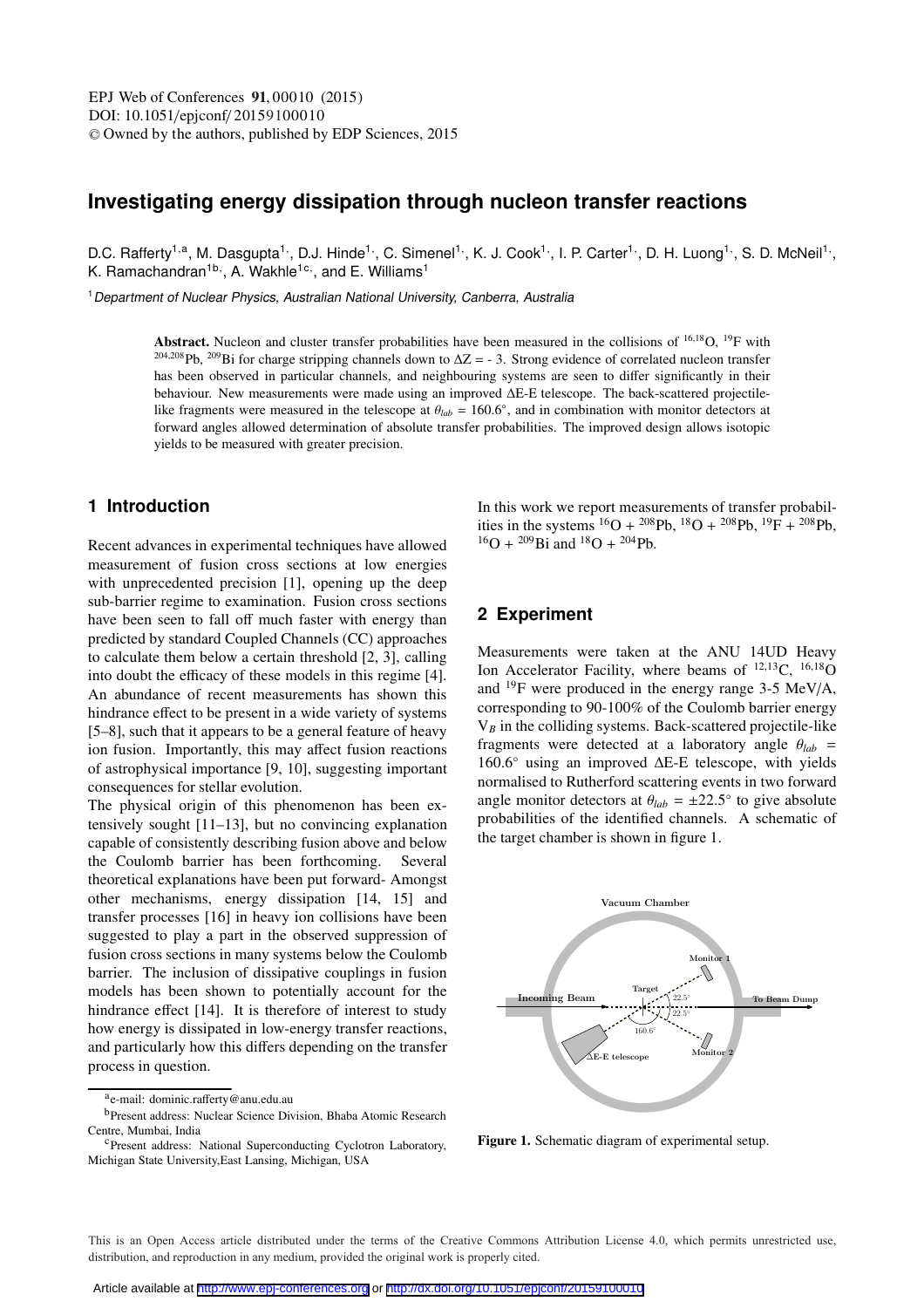The ΔE-E telescope used in this experiment was an improved design of one used in previous experiments at the ANU, consisting of a Frisch grid ion chamber system [17] coupled with a Micron Semiconductor ion-implanted Silicon detector. The design of the detector is depicted in figures 2 and 3. The grid is biased at an intermediate potential between that of the anode and cathode, and allows passage of the electrons liberated along the ionising path of the incoming particle, which are drawn towards the anode. Figure 3 shows the electrical design of the gridded ion-chamber. The signal is measured across the resistor R between the grid and anode, and since this depends only on the fast drift of liberated electrons and not the slower positively charged ionic Propane molecules, the time constant of the circuit can be set to be much smaller than the basic ion chamber. As such the grid system can handle high count rates.



**Figure 2.** Top-down schematic view of ΔE-E telescope.



**Figure 3.** Electronic design of Frisch grid ion chamber system. Blue circles represent liberated electrons, red circles indicate remaining positively charged ions after passage of the incoming ion. Adapted from [17].

The new design incorporated side electrodes in the ion chamber, acting as a potential divider between the cathode and grid, ensuring the electric field within the chamber be as uniform as possible to maximise uniformity of charge collection. The grid wires were of uniform 1mm spacing and  $20\mu$ m thick, providing high transparency to the pass-



**Figure 4.** Calibrated  $\Delta E$ -E spectrum obtained from  $^{18}O + ^{208}Pb$ at 0.99V*B*. Dashed red lines indicate expected tracks (calculated using SRIM [18]). Black dot indicates expected elastic peak position. Red dots indicate expected ground-state-to-ground-state transfer peak positions. As expected from equation 1, products are well separated in charge, with finer features indicating the presence of different isotopes.

ing electrons.

In traversing matter characterised by atomic number Z and mass A, an ion of charge  $Z_p$  and mass  $A_p$  with energy E will lose energy according to the Bethe-Bloch formula:

$$
-\frac{dE}{dx} \propto \frac{Z_p^2 A_p}{E} \frac{Z}{A}.
$$
 (1)

Where E is the projectile energy, with Z and A being the proton and atomic numbers characterising the matter in which the projectile is travelling. Projectiles are thus expected to lose energy at a rate which is linearly proportional to their mass, and quadratically proportional to their ionic charge. The working principle of the ΔE-E telescope is thus to identify incident ions from their unique locus in the obtained ΔE-E spectrum.

### **3 Analysis**

### **3.1 Separation of products**

The main challenge in identifying reaction products is in identifying the unique track in the  $\Delta E$ -E spectrum belonging to each isotope. For this purpose, spectra were recorded of scattering of projectiles corresponding to the products of interest from a thick Tantalum target. The projectile can scatter at any depth in the target, and thus emerge over a wide energy range as evident in figure 5. This measurement should occur at energies far below barrier to ensure that transfer is minimal, and consequently that nearly all events seen in the detector correspond to the beam species. An algorithm was then used to fit projections of each bin in the E axis (corresponding to the signal in the back Silicon detector in the telescope) onto the ΔE axis over the band of events, finding the centroid of events in that bin, and stitching these together to generate a graph over the spectra corresponding to that isotope's unique locus. Due to the discrete nature of the data, the resulting graph can be very noisy- this is eliminated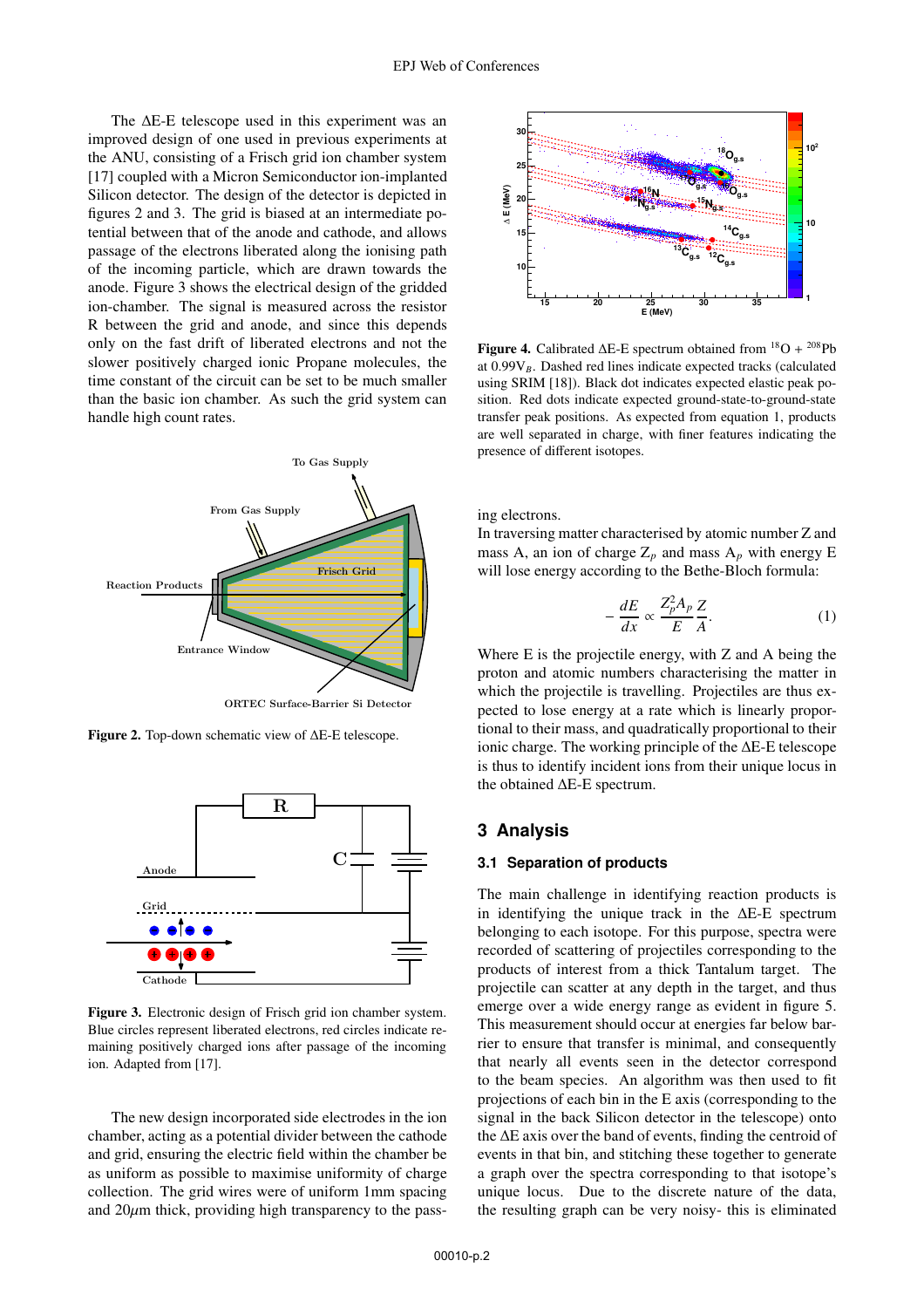within the algorithm by making use of a moving average calculation.

After application of the aforementioned algorithm to define the track in this way, the graph can be extended by finding the elastic peak position of all thin target scattering, and stitching these onto the already obtained track graph. Due to the discrete nature of the data a smoothing algorithm is applied to eliminate discontinuities in the graph.



**Figure 5.** Identification of 12C track in ΔE-E spectrum. Numbers are run identifiers. Pink dots indicate the fitted elastic peak position in those runs. Run 20 is <sup>12</sup>C + <sup>197</sup>Au at  $1.05V_B$ . Run 25 is  $12C + 197$  Au at 0.67V<sub>B</sub>. The same procedure was used to identify the tracks of  $^{16,18}$ O and  $^{19}$ F.

Once the tracks have been identified, isotopes within each band can be separated by finding the relative energy loss in the ionisation chamber of all events relative to the nearest identified track. An example is shown in figure 6, where the identified locus of  ${}^{12}C$  is plotted over one of the measured ΔE-E spectra. The resulting distribution is then fitted with multiple Gaussian functions, as shown in figure 7, and the yields of each product found by taking the integrals of the individually fitted Gaussian components. The associated uncertainty in these yields is taken as that arising from the fitting process. Once the yields have been determined, they are normalised to Rutherford scattering events in the forward angle monitor detectors, giving absolute probabilities for each reaction channel.

#### **3.2 Q-value analysis**

In order to examine energy dissipation, it is necessary to obtain the Q-value spectrum of the reaction products, which requires gates to be defined on events corresponding to each isotope of interest. This is achieved by defining the gate limits in the  $\Delta E$  axis to correspond to the intersections between adjacent Gaussian components in the relative energy loss spectrum. By defining the limits in such a way, the events in the spectrum are attributed to different isotopes on the basis of their most probable identity. The gate limits in the  $E_{Si}$  axis are then defined by the expected ground-state-to-ground-state peak positions as shown in figure 4, taking into consideration the width of the elastic peak.



**Figure 6.** Red line indicates the identified <sup>12</sup>C track plotted on the  $\Delta E$ -E spectrum obtained from <sup>16</sup>O + <sup>208</sup>Pb at 0.99 $V_B$ . Black dashed line indicates a gate selecting the events to be added to the relative energy loss spectrum (see figure 7).



**Figure 7.** The resulting relative energy loss spectrum obtained of Carbon events produced in the reaction  ${}^{16}O + {}^{208}Pb$  at 0.99V<sub>B</sub>. Red curve shows the multiple Gaussian function fitted to the distribution. Green curves indicate the resulting fitted components which are attributed to yields of the expected isotopes, in this case <sup>12</sup>,13,14C. Red dashed lines indicate the determined peak positions of each isotope. Blue dashed lines indicate the limits of the gates defined around each isotope.



**Figure 8.** Red dashed lines indicate the gates defined to identify different isotopes in the ΔE-E spectrum. The solid red line shows the identified track of  $^{12}C$ , from which the relative energy loss spectrum was determined (see text).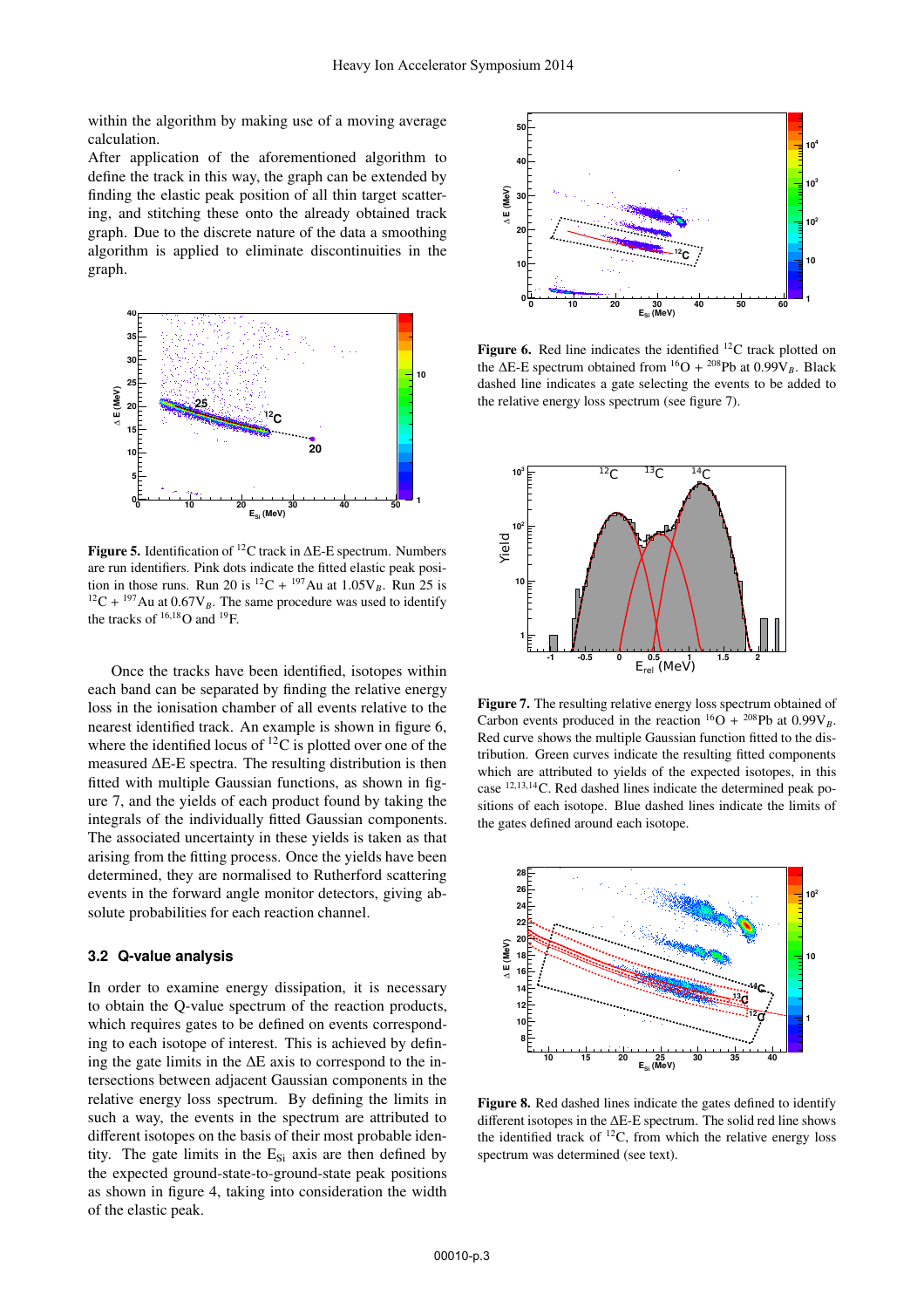Once gates have been defined around the reaction products of interest, an event-by-event analysis is conducted in which all events are traced back to the center-ofmomentum frame of the original reaction, and the Q-value reconstructed according to:

$$
Q = \frac{A_3 + A_4}{A_4} E_3 + \frac{A_4 - A_1}{A_4} E_1 - \frac{2 \sqrt{A_1 A_3 E_1 E_3}}{A_4} cos \theta_{lab}.
$$
 (2)

Where the subscripts 1,2,3,4 indicate the projectile, target, projectile-like fragment and target-like fragment respectively. Excitation energies are then determined from:

$$
E^*(MeV) = Q - Q_{g.s.} \tag{3}
$$

Where  $Q_{q,s}$  is the ground-state-to-ground-state transfer Q-value.

#### **3.3 Correlated vs. Sequential Nucleon Transfer**

In the simplest semiclassical models of multinucleon transfer, nucleons are expected to be transferred sequentially. In this limit it should be expected that the probability for 2 nucleon transfer be the square of that for 1 nucleon transfer:

$$
P_{2n} = (P_{1n})^2.
$$
 (4)

Deviations from this behaviour provides an indication of a contribution of correlated transfer to the reaction channel in question [19]. Note that fully microscopic calculations using e.g. Time Dependent Hartree-Fock theory show that this expression serves as only an approximation to multinucleon transfer [20, 21].

In the semiclassical approximation, at low energies (or equivalently large internuclear distances) where the overlap between nuclei is minimal, the probability for nucleon transfer is given by [22]:

$$
P_{tr} \propto \exp(-2\alpha r_{min}) \tag{5}
$$

Where  $\alpha$  is known as the slope parameter, and is dependent on the binding energy of the transferred particle in the donor nucleus:

$$
\alpha = \frac{\sqrt{2\mu E_b}}{\hbar} \tag{6}
$$

Where  $\mu$  is the reduced mass of the particle and  $E_b$  its binding energy. *rmin* is the distance of closest approach of the colliding system, defined as the distance between the centres of the two nuclei. In the low energy limit, where the two nuclei do not come into close enough contact for the strong nuclear forces to take effect, the trajectories can be considered to be purely a result of the repulsive Coulomb force, and  $r_{min}$  is then given by the simple expression:

$$
r_{min}^{Coul} = \frac{Z_p Z_t e^2}{4\pi\epsilon_0} \frac{1}{2E_{CM}} (1 + \text{cosec} \frac{\theta_{CM}}{2})
$$
 (7)

 $4\pi\epsilon_0$  2E<sub>CM</sub><sup>2</sup> 2<sup>2</sup> target respectively.

## **4 Results and Discussion**

In the discussion that follows, all transfer results reported are those of the stripping type- where nucleons are transferred from the projectile to the target.

An examination of charge transfer probabilities in the  $18$ O +  $208$ Pb reaction shows a clear signature of correlated nucleon transfer. The  $\Delta Z = -2$  channel is more probable than the  $\Delta Z = -1$  channel over the entire energy range considered here. A closer examination of the Carbon isotopes produced in this reaction suggests that the dominant contribution is due to transfer of an alpha particle, with the vast majority of these events being identified with  $^{14}$ C, as shown in figure 10.



**Figure 9.** Transfer channels in  $^{18}O + {}^{208}Pb$ : Top panel shows charge transfer (ΔZ) channels. Bottom panel shows isotopic contributions to Carbon products ( $\Delta Z = 2$ ).

This result is very similar to that obtained in the  $^{18}O$  + 204Pb reaction (as seen in figure 10), supporting the idea that the importance of this channel is due to the intrinsic properties of the  $18$ O nucleus. This is an interesting result when compared with the results of the  ${}^{16}O + {}^{208}Pb$ reaction, which is shown in figure 11. Here contributions from correlated 2p transfer and alpha transfer are both evident, though with probabilities lower than the observed 1p transfer, and with the 2p channel dominant over the  $\Delta Z = 2$  channel. <sup>16</sup>O has traditionally been thought to be a good candidate for alpha clustering structures, being a light  $N = Z$  nucleus, though this result, as well as those reported in [15], contradict this picture. However, as seen in figure 11, at the largest internuclear separations the 2p and  $\alpha$  transfer channels appear to become almost equivalent. This suggests that at lower energies the alpha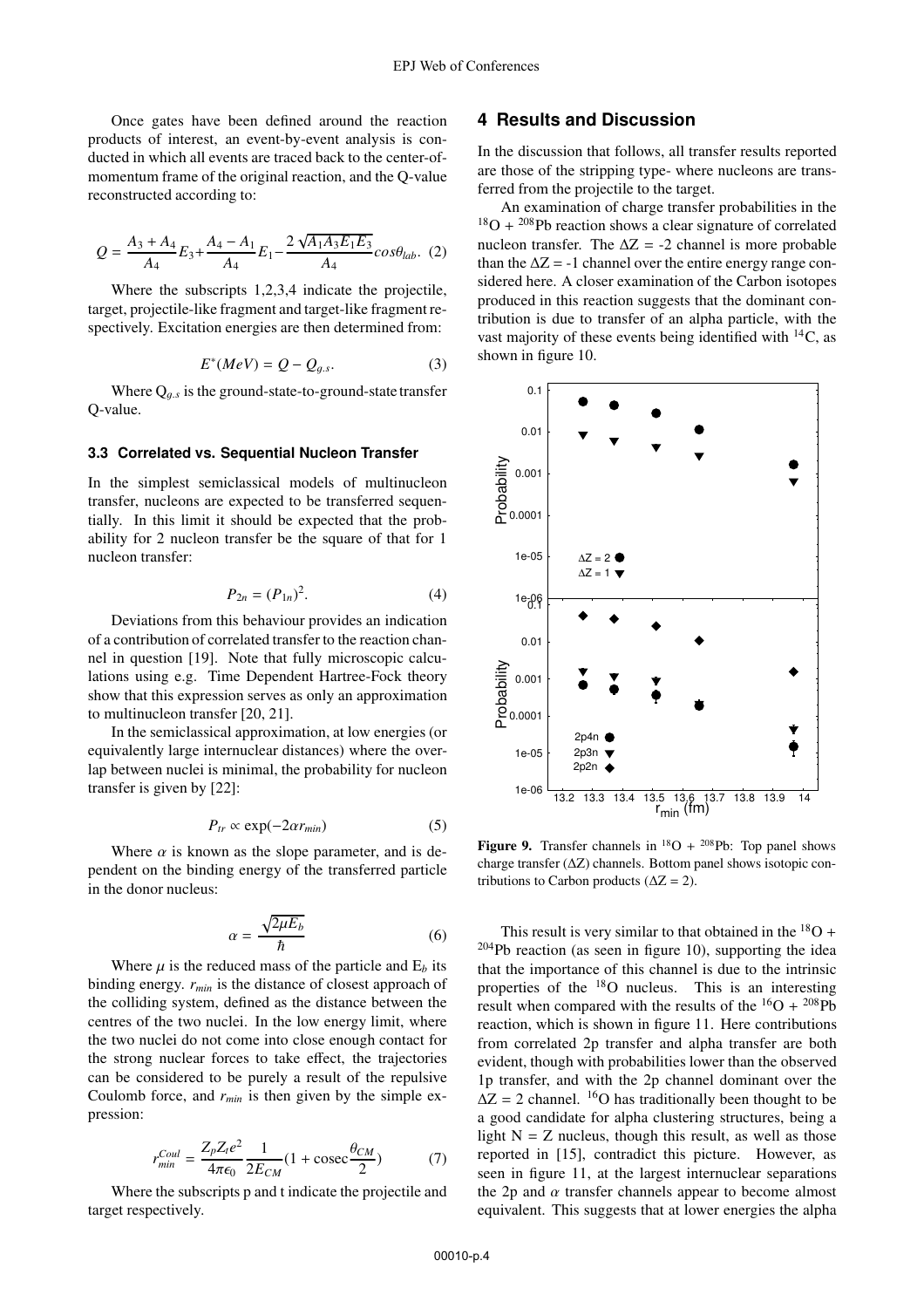

**Figure 10.** Transfer channels in  $^{18}O + ^{204}Pb$ : Top panel shows charge transfer (ΔZ) channels. Bottom panel shows isotopic contributions to Carbon products ( $\Delta Z = 2$ ).

cluster-structure states may become more important. This may have interesting implications for astrophysics, since Oxygen is important in later stages of lifetimes of high mass stars. A comparison with the data in the  ${}^{16}O + {}^{209}Bi$ reaction (shown in figure 12) shows similar behaviour, with the 2p channel again the dominant  $\Delta Z = -2$  channel, though with an appreciable contribution from the 2p2n channel.

An examination of the  $^{19}F + {}^{208}Pb$  (figure 13) reaction again shows strong evidence of cluster transfer. The ΔZ  $= -1$  channel is by far dominant over the energy range considered, but interestingly, the  $\Delta Z = -2$  and  $\Delta Z = -3$ channels are similar at energies close to but below the barrier, with the  $\Delta Z = -3$  channel dominant at around 0.97 $V_B$ , beyond which the  $\Delta Z = -3$  channel falls off much faster than  $\Delta Z = -2$ . Again, this strongly suggests a contribution from transfer of multinucleon clusters from <sup>19</sup>F to <sup>208</sup>Pb. The exact mechanism giving rise to this behaviour is difficult to extract from this experiment. However, with the  $\Delta Z = -2$ , -3 channels being around an order of magnitude lower in probability than the ΔZ  $= -1$  channel suggests that this could be the result of a sequential process in which a proton is first transferred from the  $^{19}$ F, followed by an alpha from the remaining 18O nucleus. The fact that the majority of the Carbon products detected are identified as being  $^{14}$ C seems to support this, and also that similar behaviour is observed for the reactions of  $^{18}$ O on  $^{208}$ Pb and  $^{209}$ Bi. This could, however, alternatively be explained by a contribution from



**Figure 11.** Transfer channels in  ${}^{16}O + {}^{208}Pb$ : Top panel shows charge transfer (ΔZ) channels. Bottom panel shows isotopic contributions to Carbon products ( $\Delta Z = 2$ ). Empty symbols represent measurements taken in the present work. Filled symbols are taken from [15].



**Figure 12.** Transfer channels in  ${}^{16}O + {}^{209}Bi$ : Top panel shows charge transfer (ΔZ) channels. Bottom panel shows isotopic contributions to Carbon products ( $\Delta Z = 2$ ).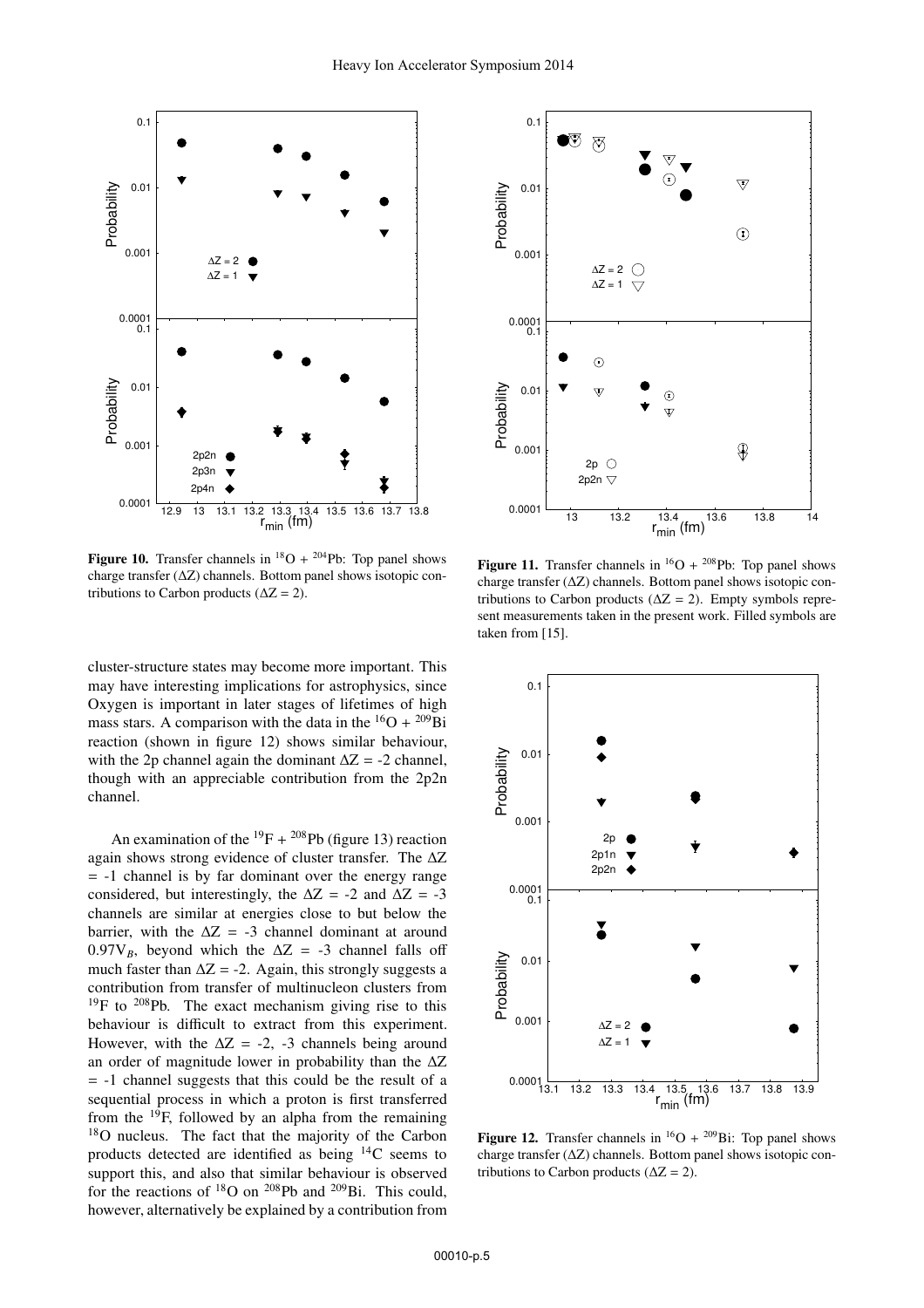correlated p $\alpha$  cluster transfer. This result was previously seen also in the reaction  $^{19}F + {}^{232}Th$  at near-barrrier energies as reported in Ref. [23].



**Figure 13.**  $\Delta Z$  transfer channels in <sup>19</sup>F + <sup>208</sup>Pb.

Figures 14 and 15 show the excitation spectra of the reaction products in the  ${}^{12}C$  and  ${}^{14}C$ , in which it is evident that the reaction products can be produced at high excitation energies. The ground state is seen to be very weakly populated in the products of these reactions, with excited states populated up to tens of MeV even at energies far below the Coulomb barrier. These results support the importance of including dissipative couplings generated by cluster transfer in fusion models, which may prove important to describing the fusion hindrance effects [4, 9] that are seen at low energies.

## **5 Conclusions and Outlook**

The present work has demonstrated the vastly differing low energy transfer mechanisms amongst systems in the region of the  $^{16}O + {}^{208}Pb$  system, showing that clustering properties in light nuclei are of great importance when considering the dynamics of nuclear reactions in the deep sub-barrier regime. Also present is evidence supporting the importance of dissipative effects in low energy reactions, which are not presently accounted for within the Coupled Channels paradigm for predicting fusion cross sections.

Of particular interest would be to examine how the degree of dissipation varies depending on the particular reaction mechanism leading to the product in question. In the present experiment it is not possible to distinguish between one-step and sequential processes on an event-byevent basis, and thus, for example, it cannot be determined whether the small number of events found to correspond to ground-state-to-ground-state transfer are the result of one or the other.

Further work in the ANU reaction dynamics group is planned to explore these effects in more detail, and amongst other reacting systems, to better understand how they should be treated within a dynamical model of fusion.

### **Acknowledgements**

This work was supported by Australian Research Council grants FT120100760 and FL110100098. We wish to acknowledge the support of the technical staff at the ANU Heavy Ion Accelerator Facility for their assistance in preparation and smooth operation of the experiment. Thanks also to Dr M. Evers for discussions.

### **References**

- [1] M. Dasgupta, D. Hinde, N. Rowley, A. Stefanini, Annual Review of Nuclear and Particle Science **48**, 401 (1998)
- [2] C. Shen, D. Boilley, Q. Li, J. Shen, Y. Abe, Physical Review C **83**, 054620 (2011)
- [3] T. Ichikawa, K. Hagino, A. Iwamoto, Physical Review C **75**, 064612 (2007)
- [4] M. Dasgupta, D. Hinde, A. Diaz-Torres, B. Bouriquet, C.I. Low, G.J. Milburn, J. Newton, Physical review letters **99**, 192701 (2007)
- [5] J. Khuyagbaatar, K. Nishio, S. Hofmann, D. Ackermann, M. Block, S. Heinz, F. Heßberger, K. Hirose, H. Ikezoe, B. Kinlder et al., Physical Review C **86**, 064602 (2012)
- [6] H. Esbensen, C. Jiang, A. Stefanini, Physical Review C **82**, 054621 (2010)
- [7] A. Stefanini, G. Montagnoli, L. Corradi, S. Courtin, E. Fioretto, A. Goasduff, F. Haas, P. Mason, R. Silvestri, P.P. Singh et al., Physical Review C **82**, 014614 (2010)
- [8] C. Jiang, B. Back, H. Esbensen, J. Greene, R. Janssens, D. Henderson, H. Lee, C. Lister, M. Notani, R. Pardo et al., Physical Review C **78**, 017601 (2008)
- [9] C. Jiang, K. Rehm, B. Back, R. Janssens, Physical Review C **79**, 044601 (2009)
- [10] L. Gasques, E. Brown, A. Chieffi, C. Jiang, M. Limongi, C. Rolfs, M. Wiescher, D. Yakovlev, Physical Review C **76**, 035802 (2007)
- [11] C. Jiang, A. Stefanini, H. Esbensen, K. Rehm, L. Corradi, E. Fioretto, P. Mason, G. Montagnoli, F. Scarlassara, R. Silvestri et al., Physical Review C **82**, 041601 (2010)
- [12] C. Jiang, K. Rehm, R. Janssens, H. Esbensen, I. Ahmad, B. Back, P. Collon, C. Davids, J. Greene, D. Henderson et al., Physical review letters **93**, 012701 (2004)
- [13] C. Jiang, B. Back, H. Esbensen, R. Janssens, K. Rehm, Physical Review C **73**, 014613 (2006)
- [14] A. Diaz-Torres, D. Hinde, M. Dasgupta, G. Milburn, J. Tostevin, Physical Review C **78**, 064604 (2008)
- [15] M. Evers, M. Dasgupta, D. Hinde, D. Luong, R. Rafiei, R. Du Rietz, C. Simenel, Physical Review C **84**, 054614 (2011)
- [16] A. Stefanini, G. Montagnoli, H. Esbensen, L. Corradi, S. Courtin, E. Fioretto, A. Goasduff, J. Grebosz, F. Haas, M. Mazzocco et al., Physics Letters B **728**, 639 (2014)